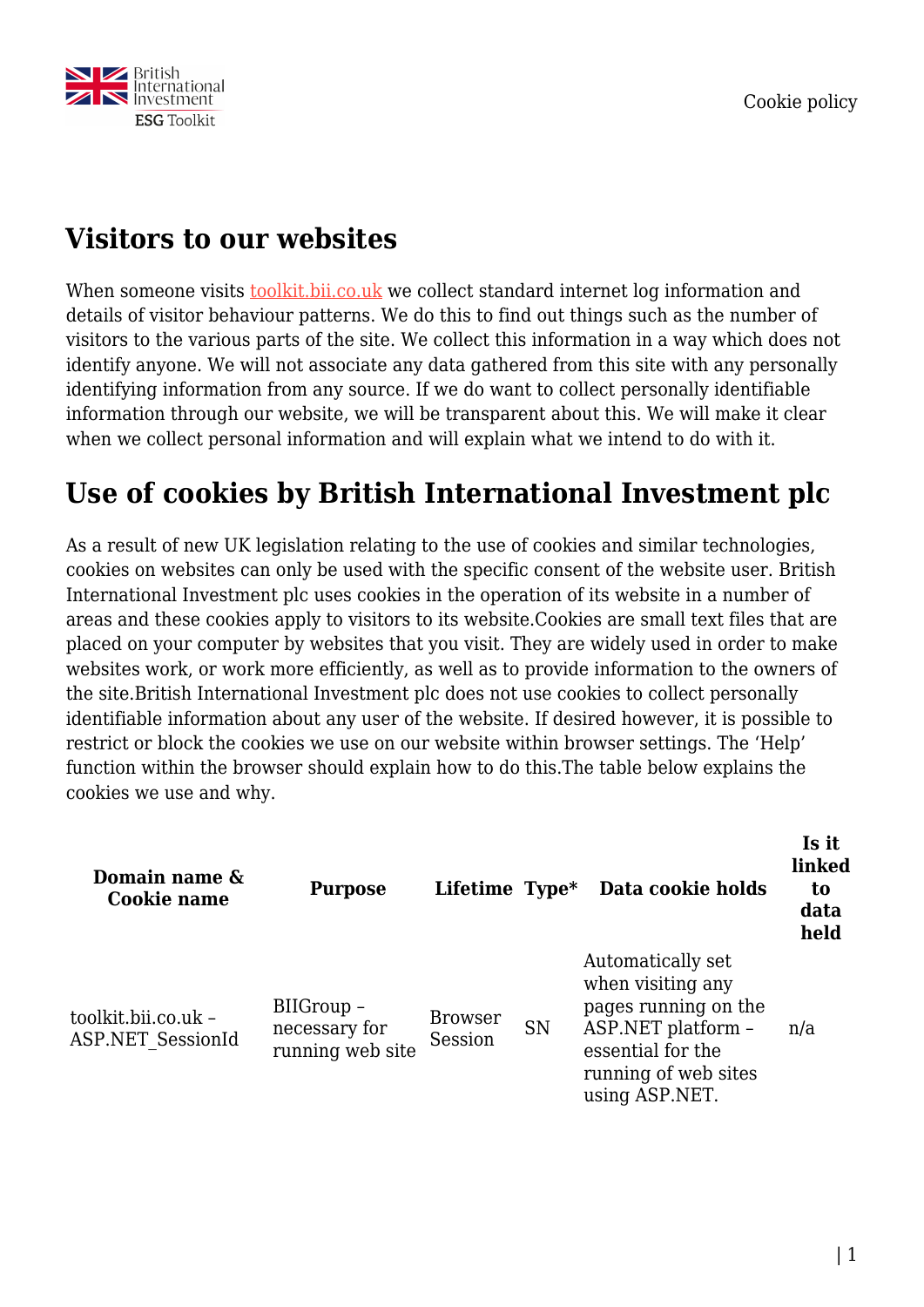

| Domain name &<br><b>Cookie name</b> | <b>Purpose</b>                                                                          | Lifetime Type*            |            | Data cookie holds                                                                                                                                           | Is it<br>linked<br>to<br>data<br>held |
|-------------------------------------|-----------------------------------------------------------------------------------------|---------------------------|------------|-------------------------------------------------------------------------------------------------------------------------------------------------------------|---------------------------------------|
| toolkit.bii.co.uk -<br>utma         | Google Analytics<br>- necessary to<br>track visitor<br>information                      | 2 years                   | <b>TOD</b> | Tracks of the number<br>of times a visitor has<br>been to the site<br>pertaining to the<br>cookie                                                           | n/a                                   |
| toolkit.bii.co.uk -<br>utmb         | Google Analytics<br>- necessary to<br>track visitor<br>information                      | 30<br>minutes             | <b>TOD</b> | Takes a timestamp of<br>the exact moment in<br>time when a visitor<br>enters a site                                                                         | n/a                                   |
| toolkit.bii.co.uk -<br>utmc         | Google Analytics<br>- necessary to<br>track visitor<br>information                      | <b>Browser</b><br>Session | <b>TOD</b> | Takes a timestamp of<br>the exact moment in<br>time when a visitor<br>leaves a site                                                                         | n/a                                   |
| toolkit.bii.co.uk -<br>utmz         | Google Analytics<br>- necessary to<br>track visitor<br>information                      | 6 months                  | <b>TOD</b> | Keeps track of where<br>the visitor came from                                                                                                               | n/a                                   |
| toolkit.bii.co.uk -<br>cookiepolicy | <b>Website Cookies</b><br>Acceptance -<br>mandatory for<br>displaying Cookie<br>warning | 1 year                    | SN         | This cookie is used to<br>remember if a user has<br>already seen the<br>cookies messages and n/a;<br>it therefore does not<br>need to be displayed<br>again |                                       |
| www.sharethis.com -<br>stid         | Share This -<br>necessary to<br>share content of<br>cdcgroup website                    | 1 year                    | <b>TOD</b> | Enables of use of<br>Share This toolbars for<br>sharing web pages on n/a<br>various social<br>networking services                                           |                                       |
| www.sharethis.com -<br>unam         | Share This -<br>necessary to<br>share content of<br>cdcgroup website                    | 12 hours                  | <b>TOD</b> | Cookie set by<br>ShareThis for sharing<br>website content across<br>social media networks                                                                   | n/a                                   |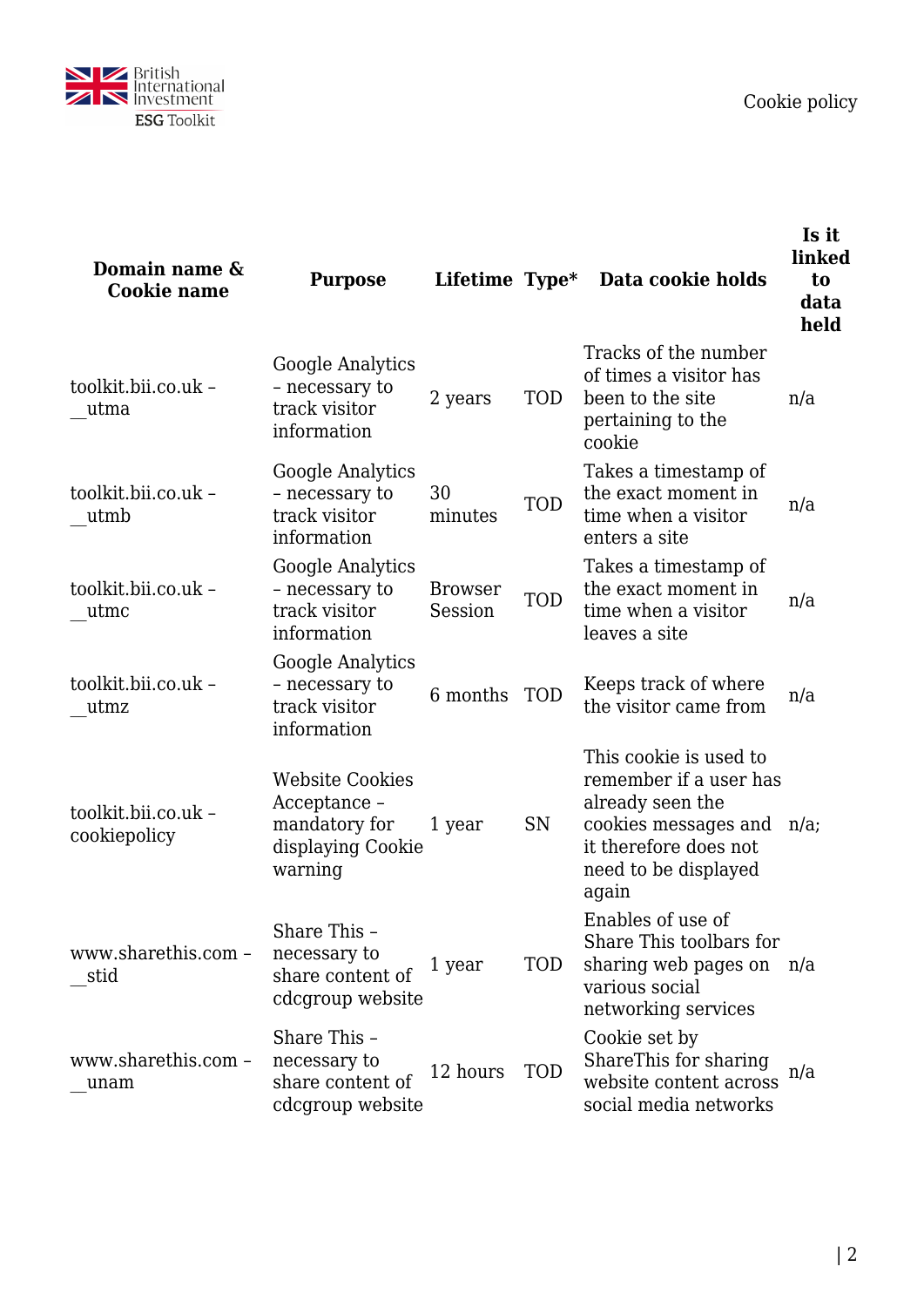

| Domain name &<br>Cookie name | <b>Purpose</b>                                                       |         |            | Lifetime Type* Data cookie holds                                                                                    | Is it<br>linked<br>to<br>data<br>held |
|------------------------------|----------------------------------------------------------------------|---------|------------|---------------------------------------------------------------------------------------------------------------------|---------------------------------------|
| www.sharethis.com -<br>uset  | Share This -<br>necessary to<br>share content of<br>cdcgroup website | 8 hours | <b>TOD</b> | The cookie Indicates<br>when a user has been<br>cookied so that we<br>don't repeat the task<br>in the next 8 hours. | n/a                                   |

SN – Strictly necessary S – Setting led TOD – Tracking own domain T3P – Tracking 3rd party

### **Notes**

- Page URL is the specific character string that constitutes a reference to an internet resource
- Cookie name is the name of the cookie which is placed on your computer
- Purpose is a brief description of the reason for using the cookie
- Lifetime is the length of time between when the cookie is set and when it expires
- Type is to be selected from the drop down list and is one of the four type legends listed above
- Data cookie holds is to provide further information on the data you are holding, particularly in relation to anything which may be client sensitive
- Linked to other data is to provide further information on the cookies' relationship with any other sites or cookies

For more information on Google cookies: